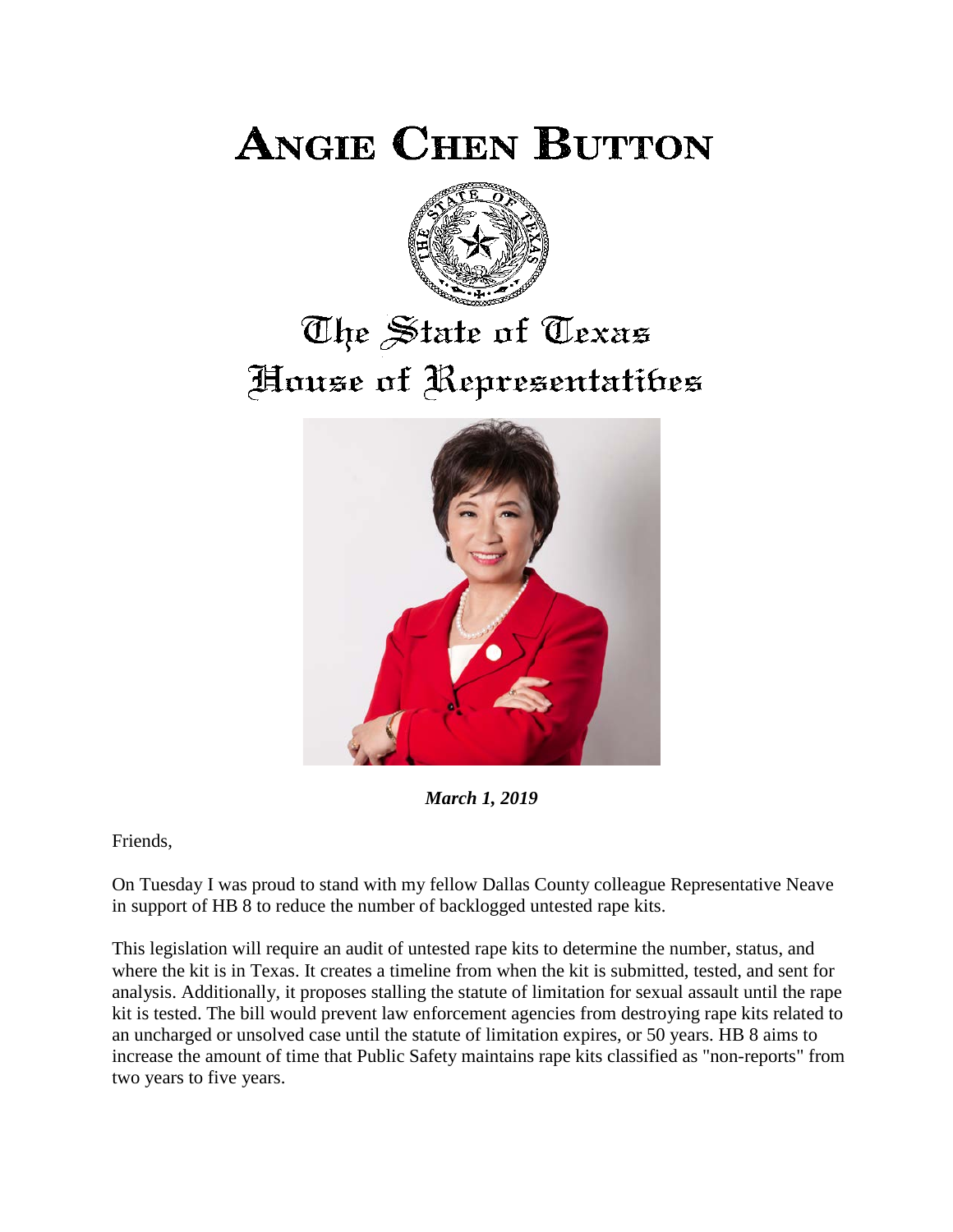## **PTA Legislative Day**

The Garland and Richardson school districts had their annual PTA Legislative Days at the Capitol this week! In conjunction, teachers also had their annual Legislative Days with the Association of Texas Professional Educators (ATPE). I enjoyed meeting with these groups, including getting a chance to visit with the students as they had prepared some questions for me regarding legislative priorities. I was thrilled to hear about their interest in public school finance, mental health awareness, and school safety.

Issues related to public education are of vital importance and will remain a priority as we move through this legislative session. I am honored to have had these fine students and educators from home here in Austin to help educate my colleagues about issues important to public education and to learn first-hand how the process works.



**I was honored to welcome these wonderful students and educators from GISD on their legislative visit.**

## **Future Forum Panel**

On Tuesday, I was invited to speak at the Lyndon B. Johnson Presidential Library Future Forum with my fellow colleagues Representatives John Cyrier and Sheryl Cole and Senator Jose Menendez. The Future Forum is an energetic public policy discussion forum that provides thought leadership through compelling programs and activities. There was lengthy discussion and consensus amongst all my colleagues and from those in the audience on the priority of school finance and property tax reform this session. I was glad to be included on this panel.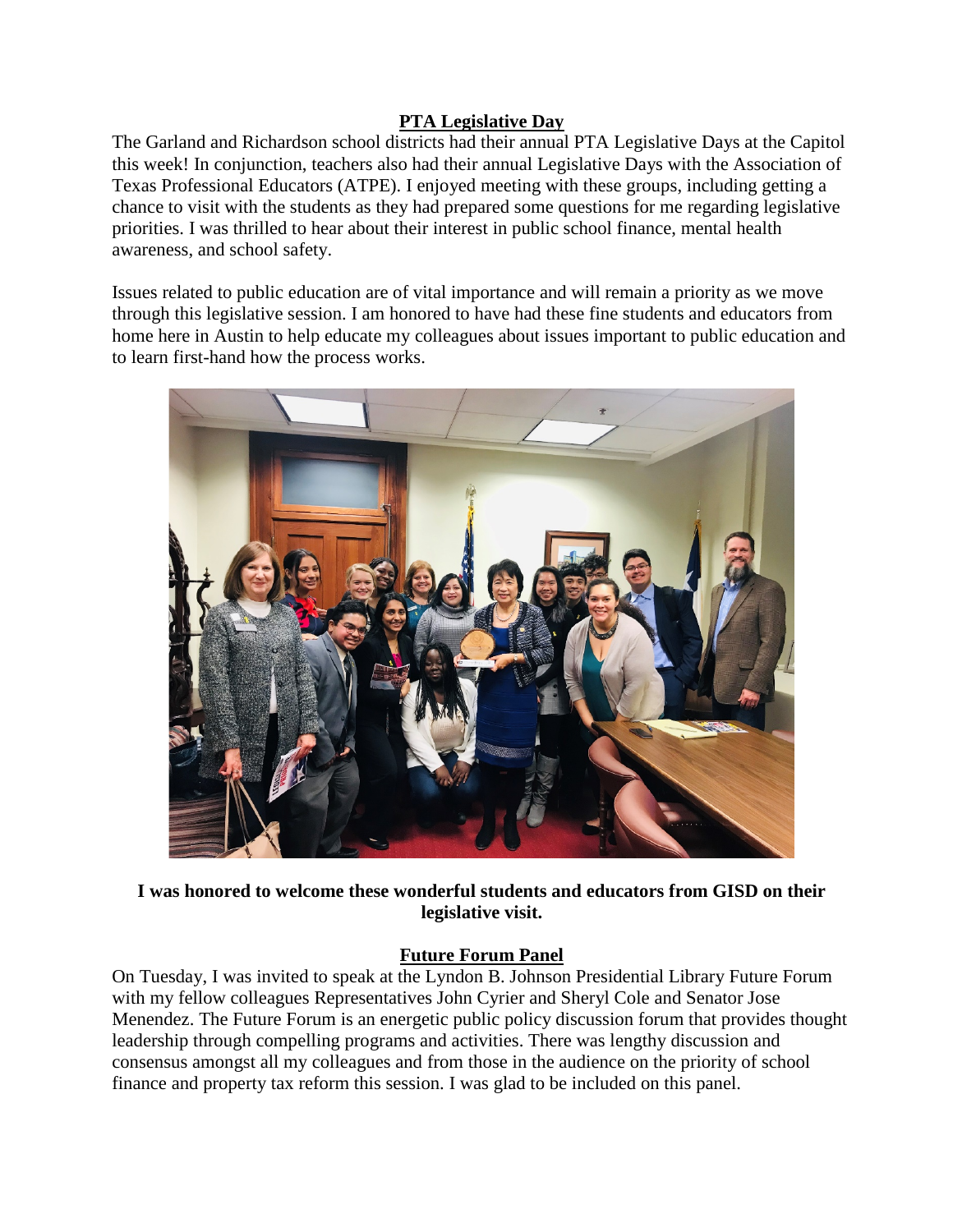## **Rowlett Day and Wylie Day at the Capitol**

February 27th was Rowlett Day at the Capitol. A group of delegates from the City of Rowlett including Mayor Tammy Dana-Bashian, the Rowlett Chamber of Commerce, council members, and community leaders from the city came down to the state capitol to visit with their state legislators. Rowlett has grown into a flourishing city with more than 60,000 residents, winning recognition from the *Texas Economic Development Council* and the *Dallas Business Journal* for its economic development achievements. I commemorated their success with a resolution, where their achievements will be enshrined into Texas history.

I also presented a memorial resolution honoring the life of Barry Dana-Bashian. Barry was a devoted community member, a loving husband to his wife Tammy, and a dedicated father to their two sons Clayton and Mitchell. Barry's presence will be missed tremendously.



#### **Presenting Mayor Tammy Dana-Bashian and Clayton Dana-Bashian with a memorial resolution honoring the life of Barry Dana-Bashian.**

On the 27th, we also celebrated Wylie Day at the Capitol. Founded by Colonel W. D. Wylie in 1887, the city's unique history presents residents with a city to be proud of. Wylie's railroads highlight the importance of railroads in the development of Texas agriculture even prospering during the Great Depression and World War II. I am honored that my fellow colleagues got a glimpse of what this city has to offer.

#### **Dallas Regional Chamber**

On Tuesday, I met with the Dallas Regional Chamber. As a co-chair of the delegation, I was proud to speak to the group about my legislative priorities, along with my colleague, Representative